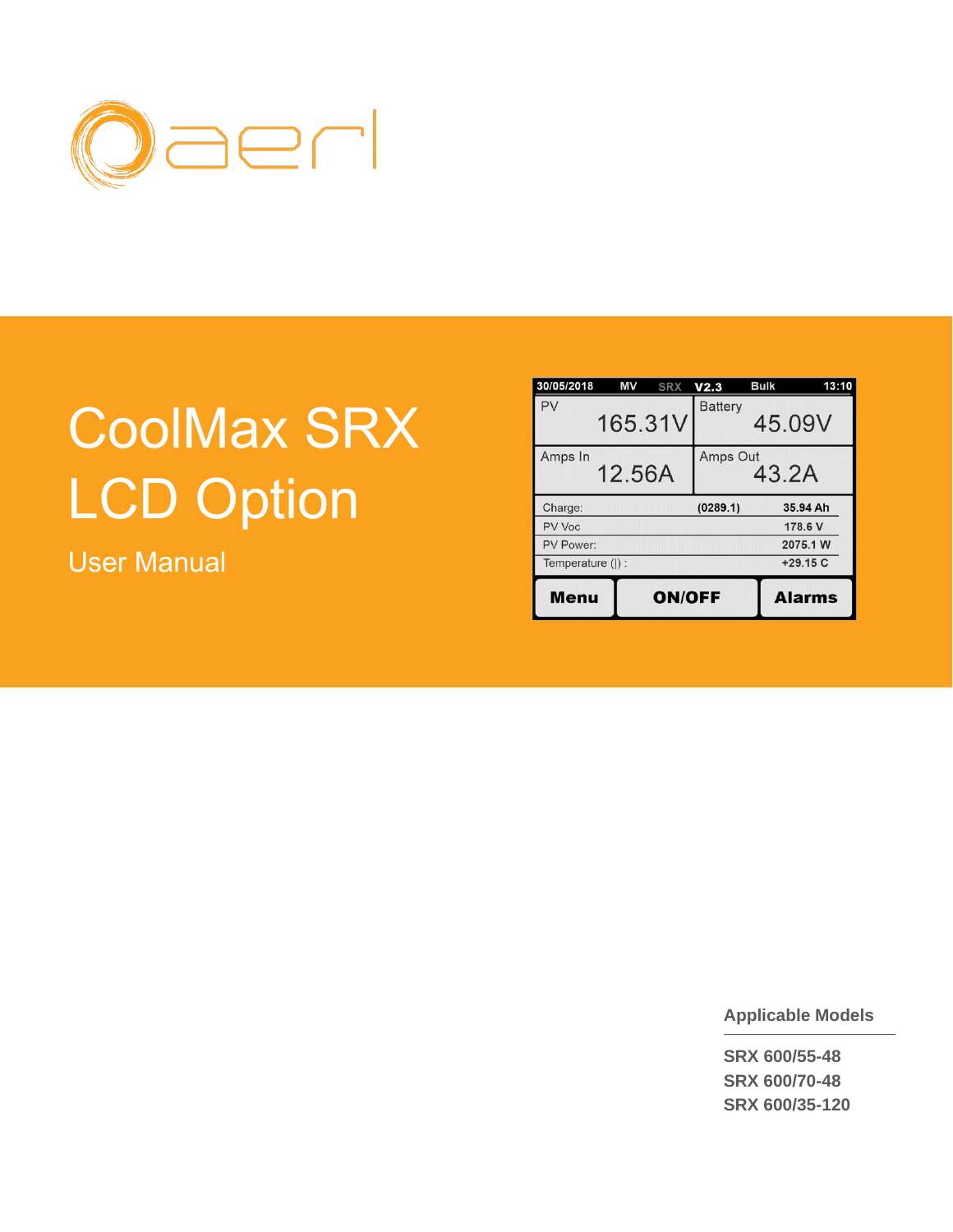

# **About Australian Energy Research Laboratories**

Australian Energy Research Laboratories (AERL) was founded by Stuart Watkinson (BE Elec. Eng., Grad. M.I.E.A) in 1985 to commercialize the "Power Optimizer", a revolutionary solution to a complex problem, developed while studying at the University of Queensland in Brisbane, Australia.

Unlike many inventors, Stuart possessed not only a great idea, but also the entrepreneurial skill to turn it in to a commercially viable product. The "Power Optimizer" would eventually come to be known as the AERL MAXIMIZER™, the world's first truly Universal Maximum Power Point Tracker (MPPT).

Today, AERL manufactures a range of highly reliable and efficient specialised power electronic controllers for use in Solar, Micro Hydro, Micro Wind and Cathodic Protection applications.

# **Contact Information**

Address: Unit 2, 75 Bluestone Circuit, Seventeen Mile Rocks, 4073, Queensland, Australia

Phone: [+61 1](tel:+610731290330)800 950 865 Email: [sales@aerl.com.au](https://www.aerl.com.au/) Website: [https://www.aerl.com.au](https://www.aerl.com.au/)

# **Disclaimer**

UNLESS SPECIFICALLY AGREED TO IN WRITING, AUSTRALIAN ENERGY RESEARCH LABORATORIES:

(a) MAKES NO WARRANTY AS TO THE ACCURACY, SUFFICIENCY OR SUITABILITY OF ANY TECHNICAL OR OTHER INFORMATION PROVIDED IN ITS MANUALS OR OTHER DOCUMENTATION.

(b) ASSUMES NO RESPONSIBILITY OR LIABILITY FOR LOSS OR DAMAGE, WHETHER DIRECT, INDIRECT, CONSEQUENTIAL, OR INCIDENTAL, WHICH MIGHT ARISE OUT OF THE USE OF SUCH INFORMATION.

THE USE OF ANY SUCH INFORMATION WILL BE ENTIRELY AT THE USER'S RISK.

# **Notice of Copyright**

CoolMax SRX LCD User Manual © 2022 by AERL Pty. Ltd. All Rights Reserved.

# **Trademark**

AERL and the AERL logo are trademarks owned and used by AERL Holdings Pty. Ltd.

These trademarks may be registered in Australia and other countries.

# **Effective Date**

February 2022 (03/2022)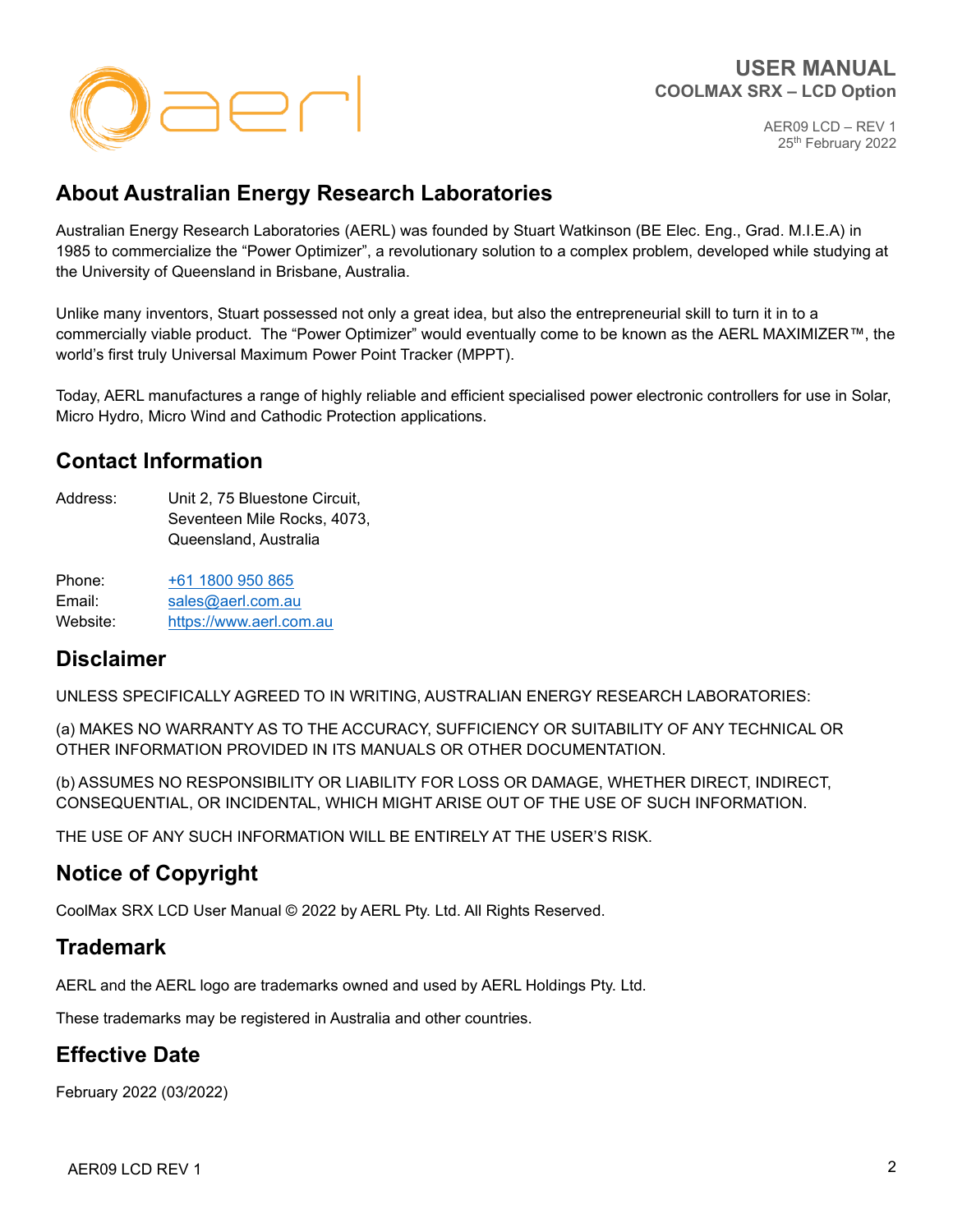

# **Table of Contents**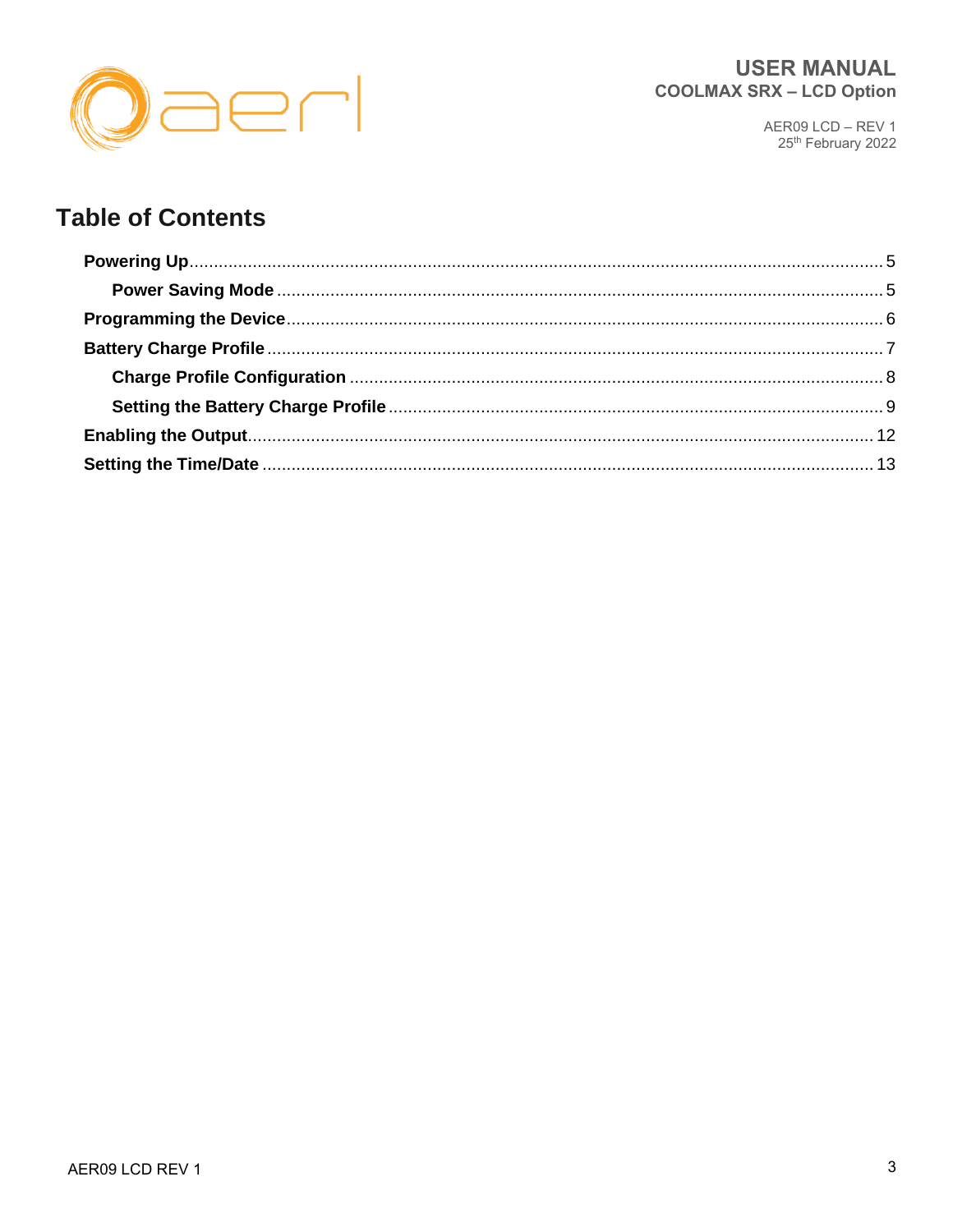

# **Important Safety Information**

This User Manual contains important safety information and instructions for utilizing the AERL COOLMAX SRX fitted with the optional LCD Screen.

The following symbols are used throughout this user manual to indicate potentially dangerous conditions and important operational information.



#### **IMPORTANT**

**Indicates information that must be followed to ensure proper operation of the COOLMAX SRX.**



#### **CAUTION**

**Indicates a critical procedure for the safe installation of the COOLMAX SRX. Use extreme caution when performing this task.** 

# **About this Manual**



# **IMPORTANT**

- **This User Manual provides detailed installation and usage instructions for the COOLMAX SRX LCD Screen. It is recommended that all the Instructions and Cautions in this User Manual be read before beginning installation.**
- **Only qualified electricians and technicians should operate the COOLMAX SRX. This manual is intended for all installation technicians and the system owner.**
- **Do not disassemble or attempt to repair the COOLMAX SRX unless you are a qualified technician and have authority in writing from AERL to do so.**
- **AERL will not be held responsible in any way for the mishandling of this product or for installation of the product in a manner that does not follow the instructions in this manual or as advised by an AERL technician.**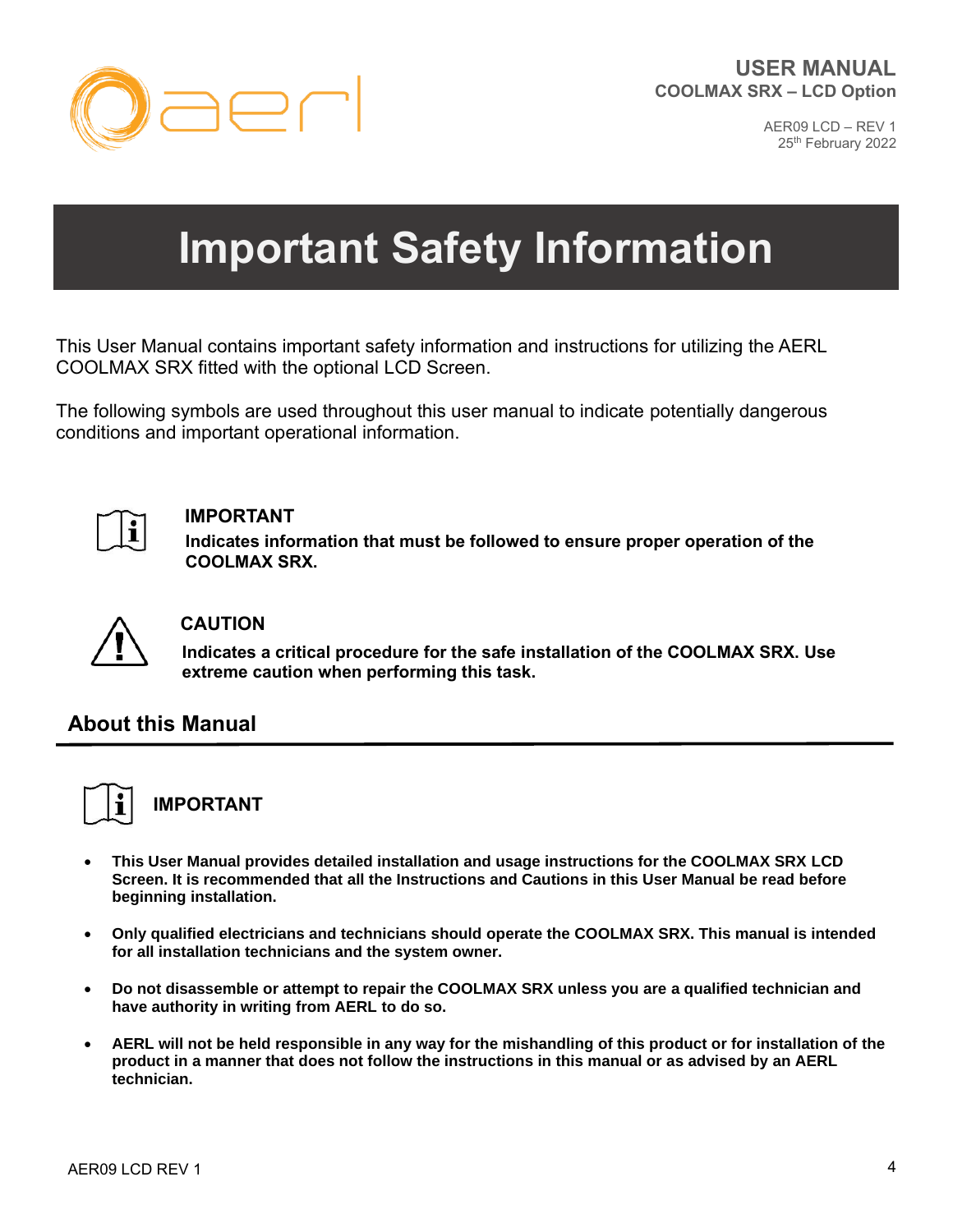

# <span id="page-4-0"></span>**Powering Up**

When the COOLMAX SRX is first powered the on, the Real Time Screen **(Figure 1)** is the first screen to appear. This Real Time Screen displays live telemetry information relevant to the COOLMAX SRX and is the starting point from which the COOLMAX SRX configuration can be performed.

This screen displays Input and Output telemetry, Daily PV Generation, and Real Time PV Power.

If a Battery Sense device is connected, and temperature compensation is being utilized, a (B) will appear next to "Temperature" and the live battery temperature will be displayed.

| 30/05/2018       | ΜV<br><b>SRX</b> | V <sub>2.3</sub> | <b>Bulk</b> | 13:10         |
|------------------|------------------|------------------|-------------|---------------|
| PV               | 165.31V          | <b>Battery</b>   | 45.09V      |               |
| Amps In          | 12.56A           | Amps Out         | 43.2A       |               |
| Charge:          |                  | (0289.1)         |             | 35.94 Ah      |
| PV Voc           |                  |                  |             | 178.6 V       |
| PV Power:        |                  |                  | 2075.1 W    |               |
| Temperature (I): |                  |                  |             | $+29.15C$     |
| Menu             | <b>ON/OFF</b>    |                  |             | <b>Alarms</b> |

**Figure 1:** CoolMax Real Time Telemetry Screen

#### <span id="page-4-1"></span>**Power Saving Mode**

When the CoolMax SRX touch screen has been idle for 30 minutes, the screen will switch to power saving mode. When the unit is in power saving mode, the screen will be dimmed. To revert to full brightness, simply tap the screen.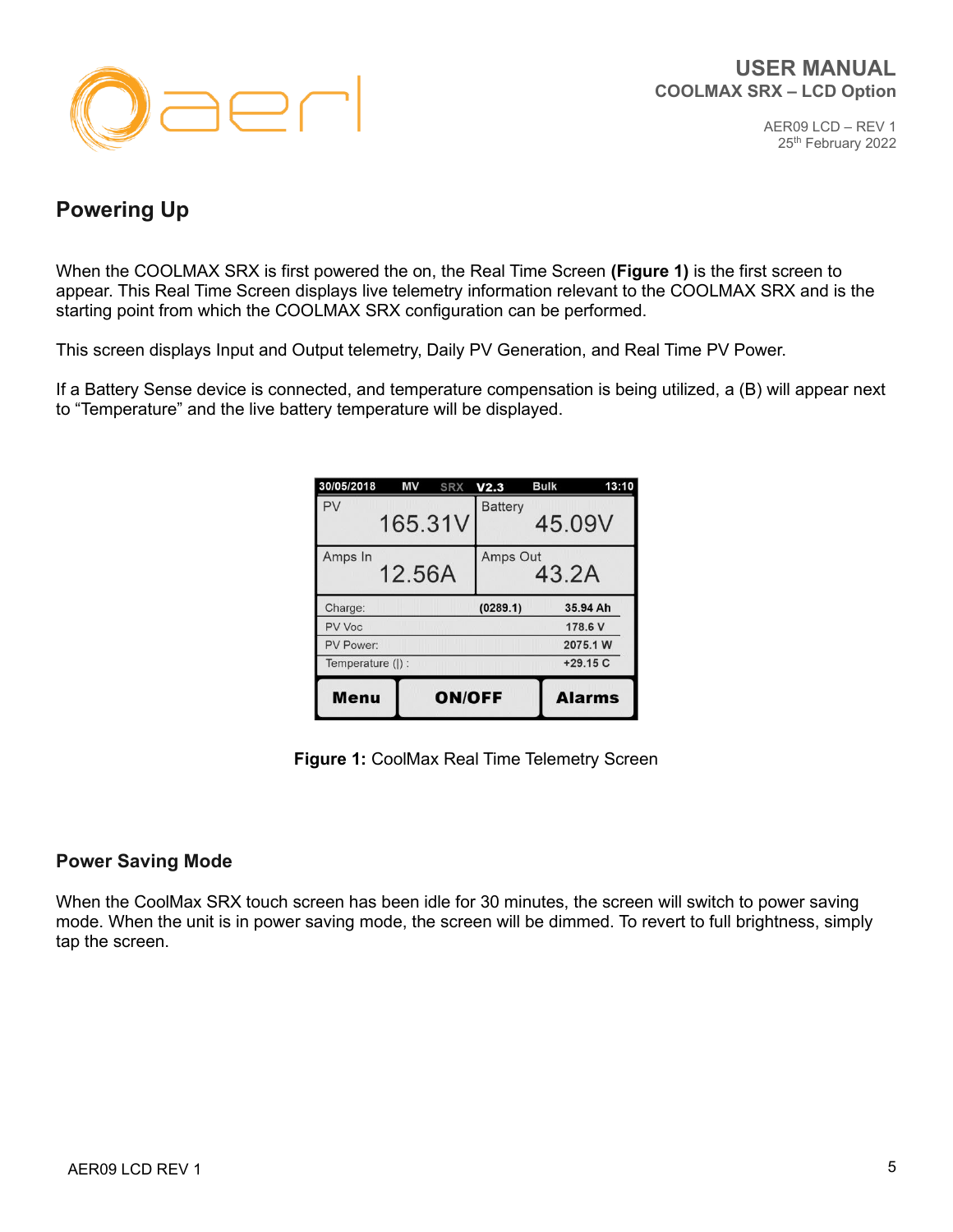

# <span id="page-5-0"></span>**Programming the Device**

With the LCD Option fitted, the CoolMax SRX can programmed and controlled via the touch screen display located on the front of the device. The location of the touch screen can be seen in **Figure 2** below.

The screen allows the user to view real time telemetry, edit the charge profile, view alerts, and relevant system information.



**Figure 2:** CoolMax Touch Screen Location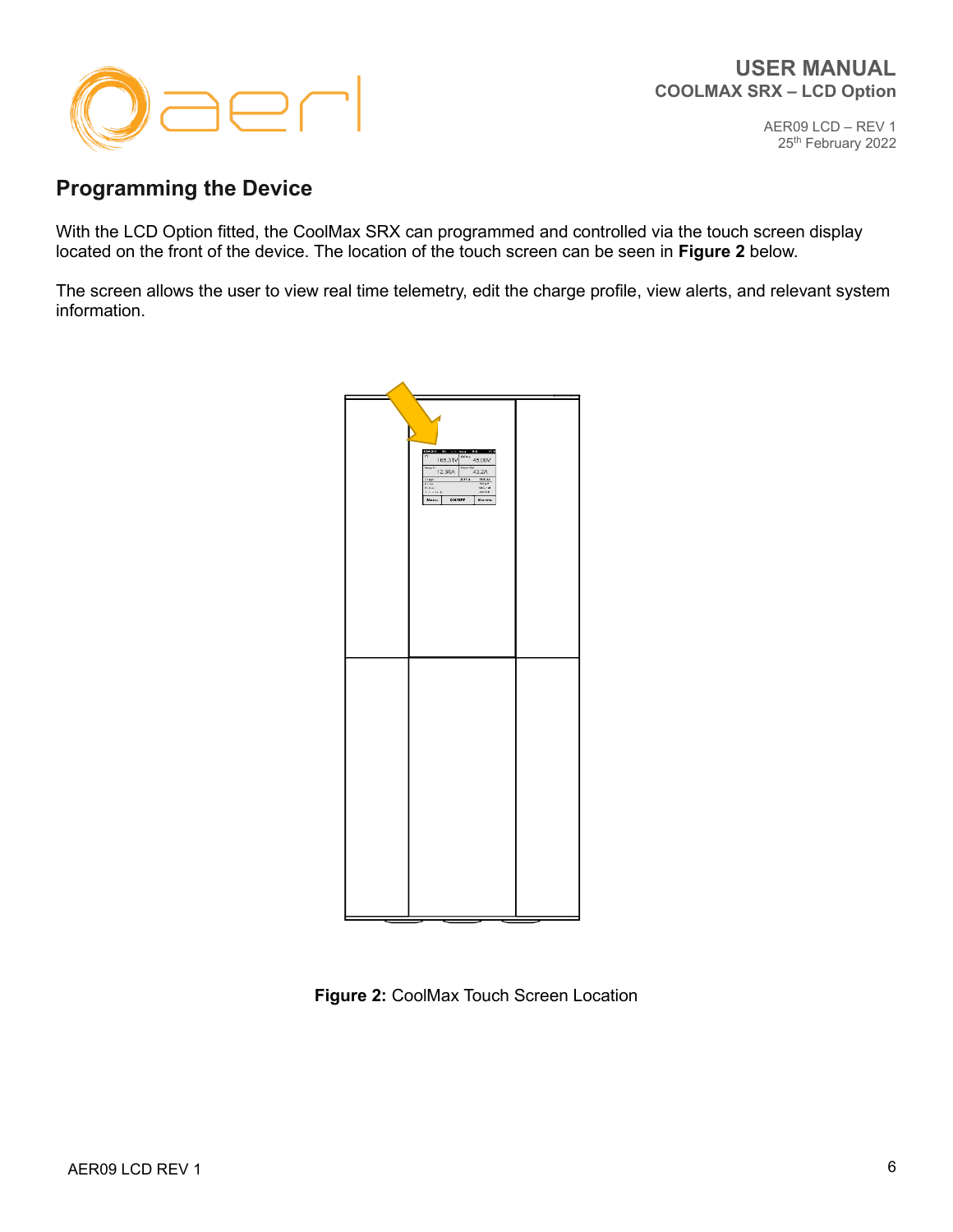

# <span id="page-6-0"></span>**Battery Charge Profile**



#### **IMPORTANT**

The CoolMax SRX default charge profile is intended for a generic LiFePo<sup>4</sup> battery solution.

AERL supports most other battery chemistries that **do not** require external BMS communications.

AERL is working with various battery manufacturers to expand out-of-the-box comms support for Lithium batteries that require communication with the Charge Controller.

Please contact AERL support to confirm compatibility prior to installation. Additional battery support will be rolled out via Over-The-Air firmware updates.

The CoolMax SRX charge output will not automatically activate for safety reasons. Prior to activating the charge output, the charge profile must be configured for the relevant battery solution being utilized.

The SRX operates using an advanced three-stage charging process and has pre-set charge voltage profiles for each supported nominal battery voltage. That said, AERL always recommends referring to the battery manufacturers specifications regarding charge voltages for optimal battery life and performance.

These voltages can be adjusted in the charge profile settings. Refer to **Page 9** for instructions.



**Figure 3:** Battery Charge Profile Illustrated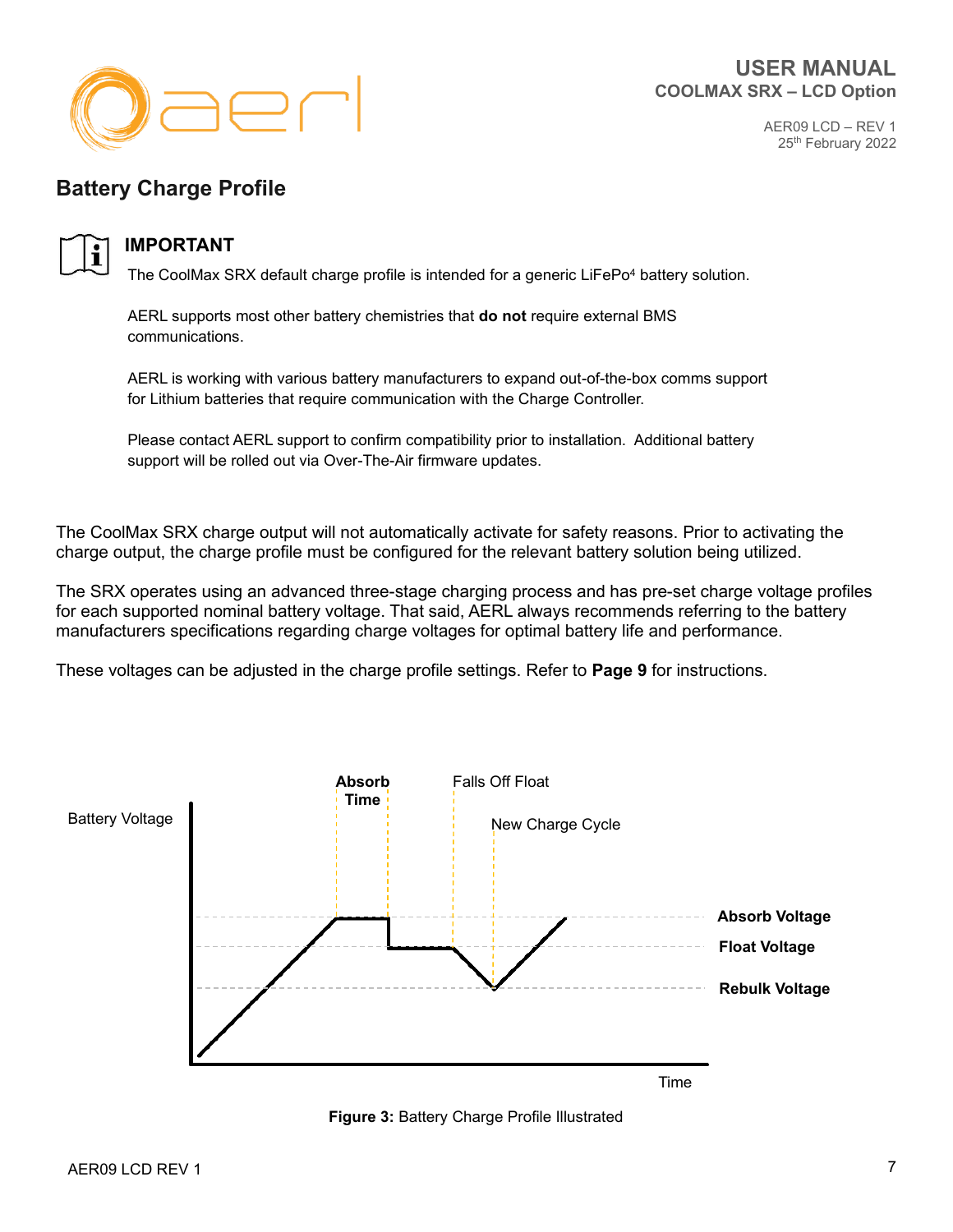



# <span id="page-7-0"></span>**Charge Profile Configuration**

The CoolMax SRX allows for extensive flexibility when it comes to charge profile parameters to suit numerous different modern battery chemistries and manufacturers requirements.

Our programmable charge profile allows for the configuration of the Battery Charge Rate, and the Absorb, Float, Re-Bulk, and Equalization voltage points.



#### **IMPORTANT**

An Equalization is only normally required for Flooded Lead-Acid cells that experience sulfation as a result of poor charging practices over the lifetime of said cell.

Equalization is **not required, nor recommended** for LiFePo4 or other lithium-based battery solutions and will likely cause damage unless otherwise advised by the battery manufacturer.

The default charge profile is suitable for most applications but to determine the optimal charge profile for your application, please refer to your battery manufacturer's user manual or datasheet.

The **CoolMax SRX** Default Charge Profiles are as follows:

|                                        | SRX 600/55-48 | SRX 600/70-48 |
|----------------------------------------|---------------|---------------|
| 48 V<br><b>Nominal Battery voltage</b> |               | 48 V          |
| <b>Max Charge current</b>              | 55 A          | 70 A          |
| <b>Absorption voltage</b>              | 57.6 V        | 57.6 V        |
| <b>Absorption time</b>                 | 2 Hours       | 2 Hours       |
| <b>Float Voltage</b>                   | 55.2 V        | 55.2 V        |
| <b>Re-Bulk Voltage</b>                 | 52 V          | 52 V          |

|                                | SRX 600/35-120 |
|--------------------------------|----------------|
| <b>Nominal Battery voltage</b> | 120 V          |
| <b>Max Charge current</b>      | 35 A           |
| <b>Absorption voltage</b>      | 144 V          |
| <b>Absorption time</b>         | 2 Hours        |
| <b>Float Voltage</b>           | 138 V          |
| <b>Re-Bulk Voltage</b>         | 126 V          |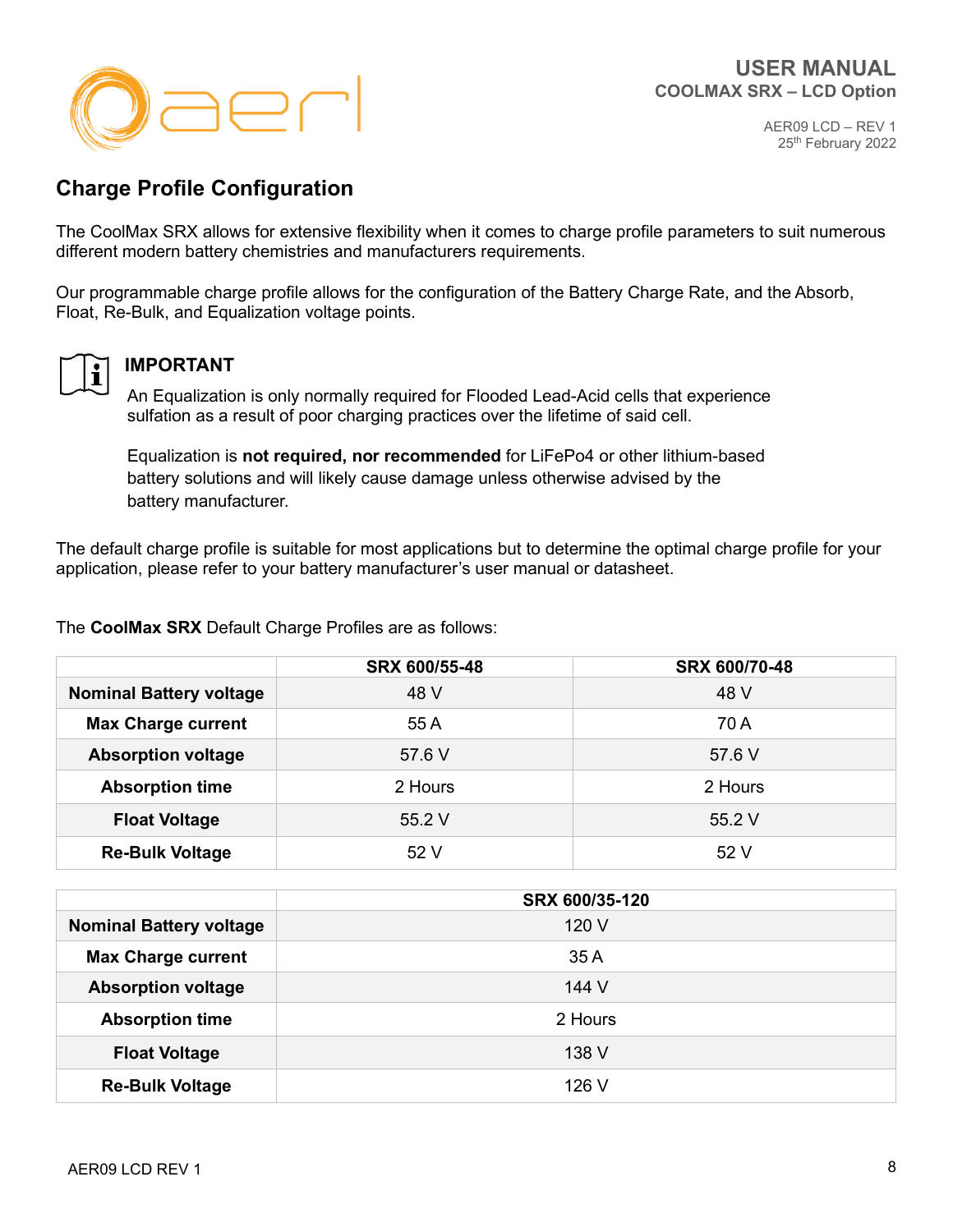

# <span id="page-8-0"></span>**Setting the Battery Charge Profile**

Setting the battery charge profile can be done by following the steps below.

**Step 1 –** Tap the **MENU** button located in the left-hand corner of the live telemetry screen.

| 30/05/2018      | ΜV<br><b>SRX</b> | V2.3           | Bulk              | 13:10         |
|-----------------|------------------|----------------|-------------------|---------------|
| PV              | 165.31V          | <b>Battery</b> |                   | 45.09V        |
| Amps In         | 12.56A           |                | Amps Out<br>43.2A |               |
| Charge:         |                  | (0289.1)       |                   | 35.94 Ah      |
| PV Voc          |                  |                |                   | 178.6 V       |
| <b>PV Power</b> |                  |                |                   | 2075.1 W      |
| Temp            | $($   $)$ :      |                |                   | $+29.15C$     |
| <b>Menu</b>     |                  | <b>ON/OFF</b>  |                   | <b>Alarms</b> |

**Step 2 –** Tap the **SETTINGS** button located at the top of the MAIN MENU.



**Step 3 –** Tap the **SET POINTS** button located at the top of the SETTINGS MENU.

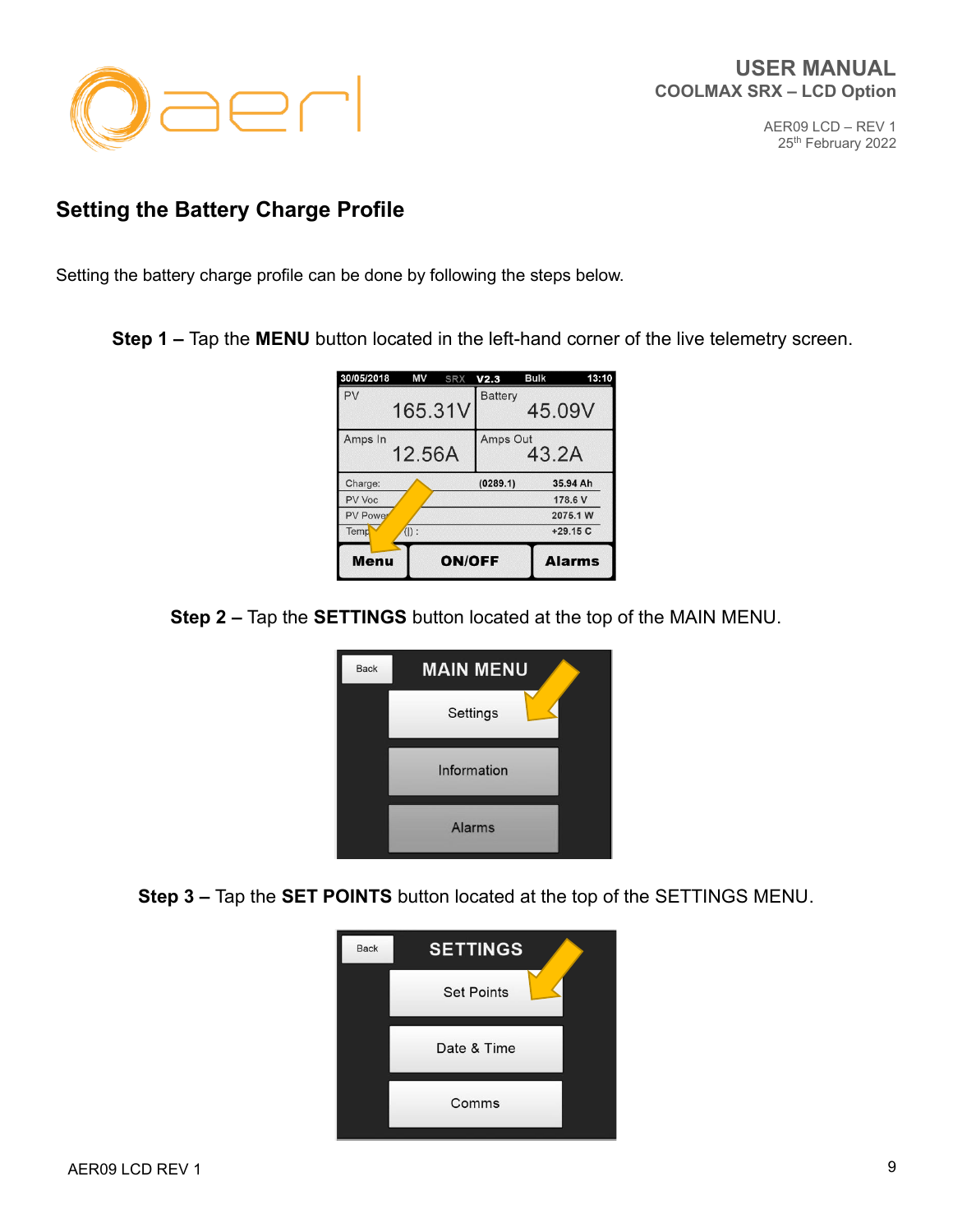

**Step 4 –** You are now on the SET POINTS screen. The setting currently selected will be highlighted in orange. Tap **EDIT** to edit the selected option or **UP/DOWN** to move between settings.

| <b>Back</b>        | <b>SET POINTS</b><br>1/2 |      |               |
|--------------------|--------------------------|------|---------------|
| Bat Voltage:       |                          |      | 048.00V       |
| <b>Max Current</b> |                          |      | 55A           |
| Low Temp Cutout:   |                          |      | $5^{\circ}$ C |
| <b>Temp Comp:</b>  |                          |      | $+000.0C$     |
| Edit               | Up                       | Down | <b>Apply</b>  |



# **IMPORTANT**

There are **two pages** (1/2, 2/2) of charge profile settings.

Selecting the Nominal Battery voltage and tapping **"Next"** will automatically fill the second page with a default configuration for that selected voltage.



# **CAUTION – Equipment Damage**

AERL recommends referring to the battery manufactures recommendations as to the appropriate charge profile. **The default profile may not be suitable for the battery system being utilized.**

**Failure to do so may cause damage to or reduce the life of the battery system.**

**Step 5 – Input** the security pin code to edit the chosen setting. (**Default:** 1111)

| <b>ENTER PIN CODE</b> |              |              |  |  |
|-----------------------|--------------|--------------|--|--|
|                       |              |              |  |  |
|                       | $\mathbf{2}$ | 3            |  |  |
|                       | 5            | 6            |  |  |
|                       | 8            | 9            |  |  |
| <b>Delete</b>         |              | <b>Enter</b> |  |  |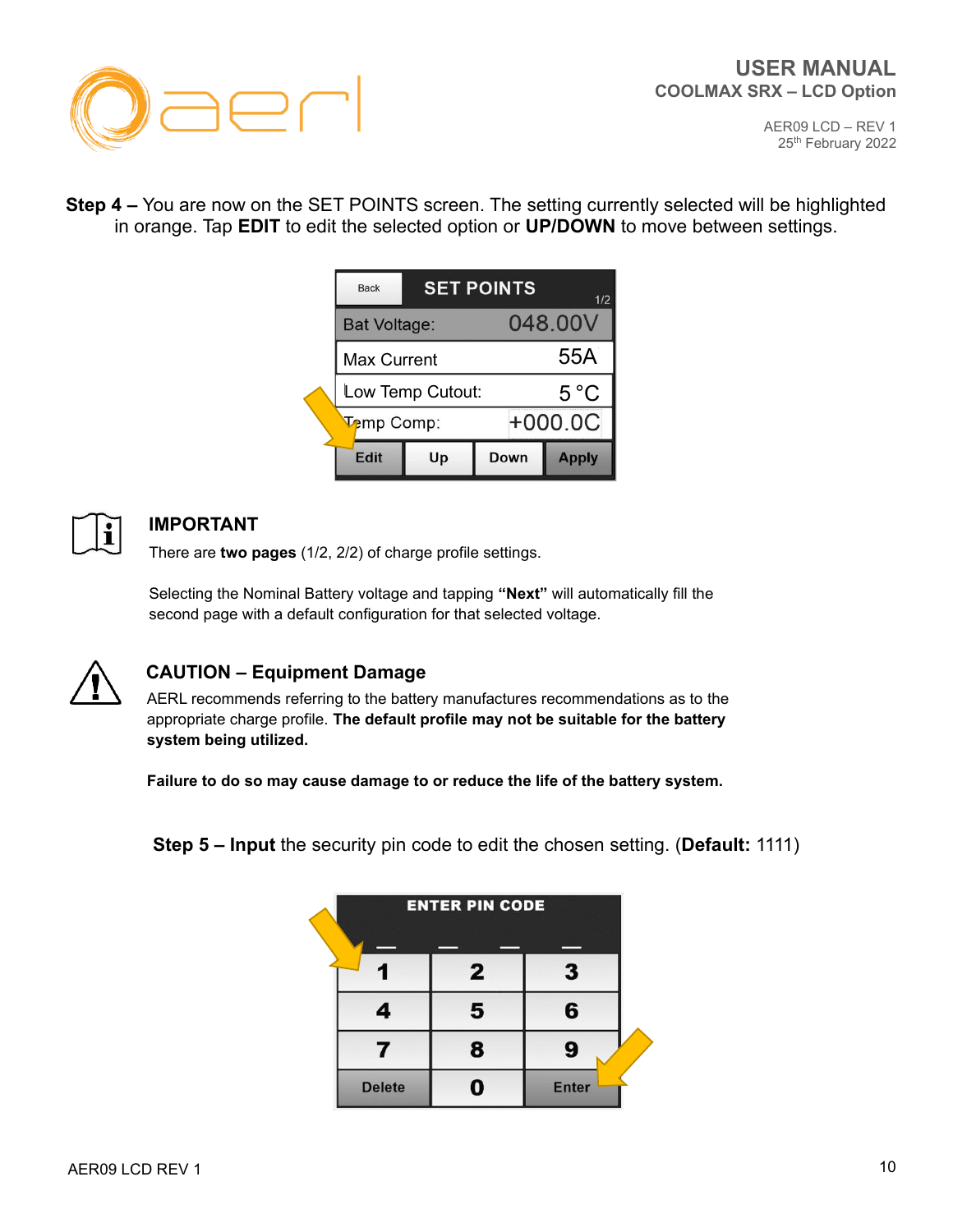

#### **Step 6 – Adjust** the setting using the **UP** and **DOWN** buttons until the desired voltage is specified and then tap **Apply**.



**Step 7 –** Finally, save your charge profile by tapping **Apply**. The CoolMax will save your settings and proceed to reset/reboot.

| <b>Back</b>             | <b>SET POINTS</b><br>1/2       |      |              |  |
|-------------------------|--------------------------------|------|--------------|--|
|                         | 048,00V<br><b>Bat Voltage:</b> |      |              |  |
|                         | Max Current:                   |      |              |  |
|                         | Low Temp Cutout:               |      |              |  |
| $+000.00$<br>Temp Comp: |                                |      |              |  |
| Edit                    | Up                             | Down | <b>Apply</b> |  |



#### **IMPORTANT**

If any of the set point inputs are above the allowable system parameters, a warning message will be displayed and the CoolMax will not allow the charge profile to be saved.

Please refer to **Page 19** for information on setting the correct charge profile settings.



#### **IMPORTANT**

If you do not tap "**Apply**" after you have finished entering the settings, the CoolMax SRX will not the load the new charge profile into memory and you will have to repeat the process.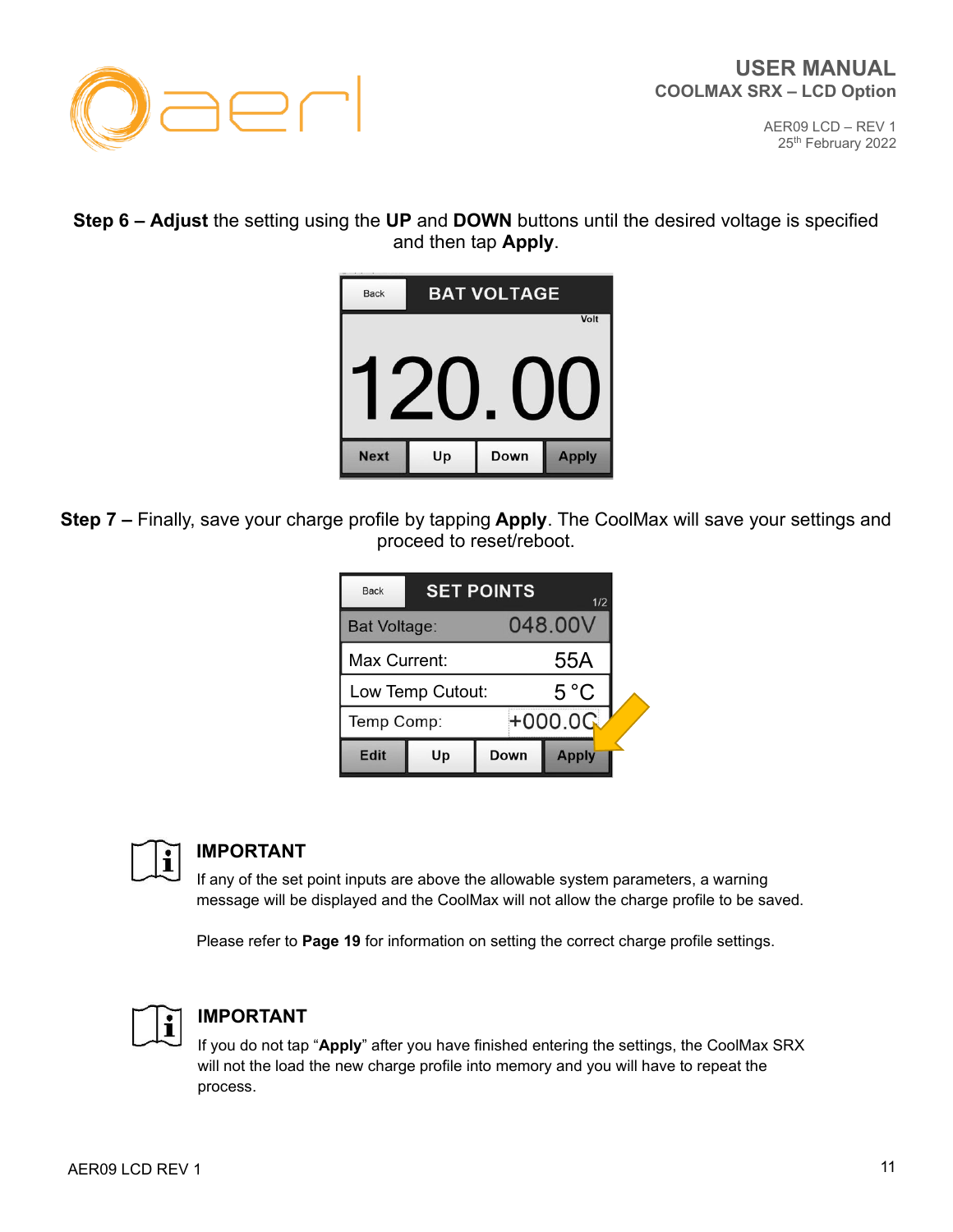

# <span id="page-11-0"></span>**Enabling the Output**

To activate output battery charge, press the ON/OFF button located at the bottom of the CoolMax Real Time Telemetry screen **(Figure 4A)**.

This will take you to the **OUTPUT CONTROL** screen which will allow you to enable the output **(Figure 6)**.





# **IMPORTANT**

Once the output is initially enabled (after setup), the CoolMax will remember its output state even if power is lost.

Once enabled, the **OUTPUT CONTROL** screen will show that the **OUTPUT IS NOW ON** (Figure 6A) after a few seconds.

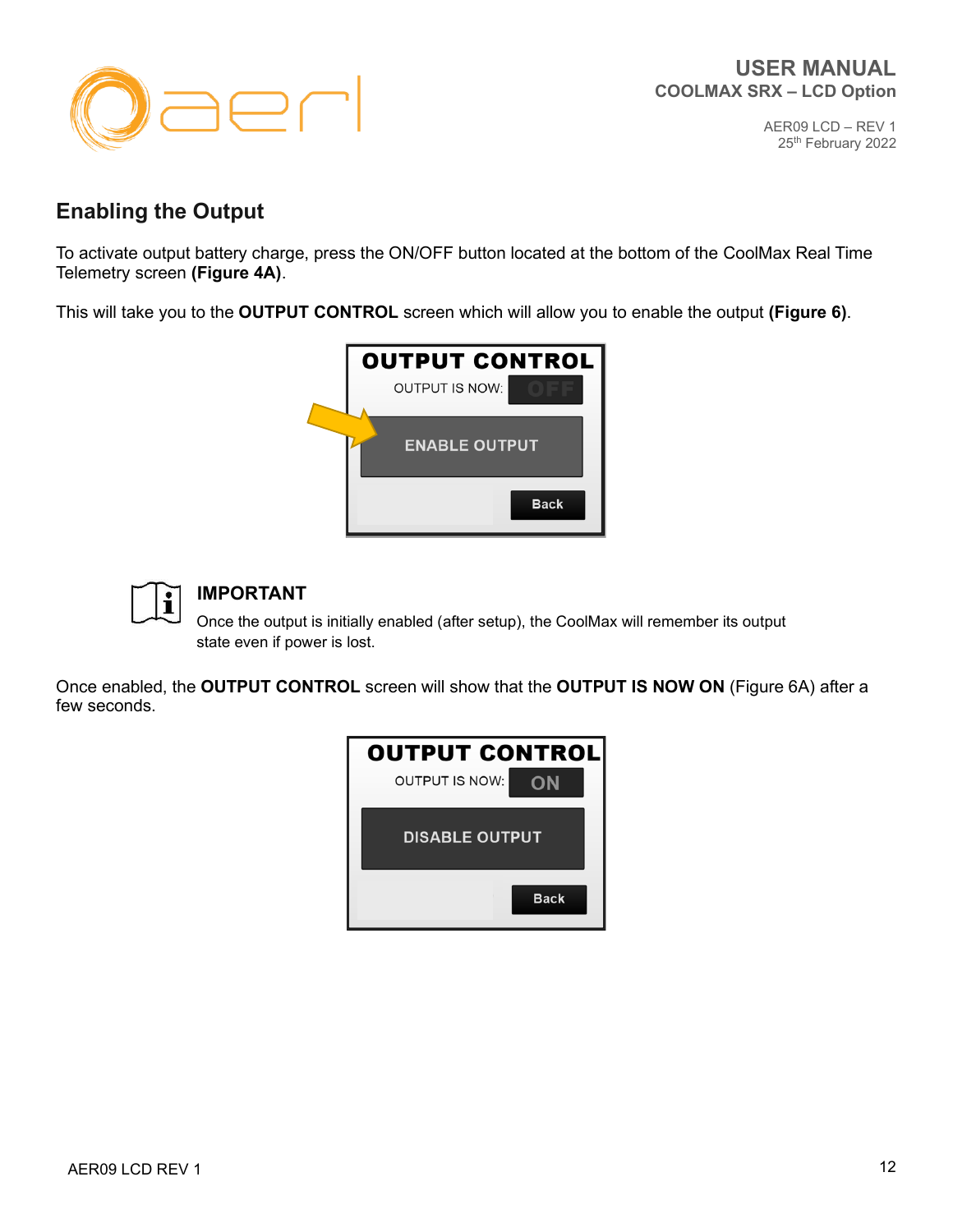



# <span id="page-12-0"></span>**Setting the Time/Date**

From the Real Time Telemetry Screen (**Figure 1**), select the Menu button at the bottom left of the page to take you to the MAIN MENU screen page (**Figure 4**).





Then press the SETTINGS button on the MAIN MENU screen page and this will take you to the SETTINGS Screen (**Figure 5**). On the SETTINGS Screen page (**Figure 5**) press the TIME / DATE button and this will take you to the TIME / DATE Screen page (**Figure 6**).



**Figure 7:** Time Edit Screen **Figure 8:** Date Edit Screen

| <b>Back</b> | <b>SET DATE</b> |      |              |  |
|-------------|-----------------|------|--------------|--|
| 30/05/18    |                 |      |              |  |
| <b>Next</b> |                 | Down | <b>Apply</b> |  |

To set the Time, press the **TIME** button on the TIME/ DATE screen and this will take you to the SET TIME Screen (**Figure 7**). When you reach the SET TIME screen (**Figure 7**), use the "Next" button at the bottom left of the page to move between the various digits and the "Up" and "Down" buttons to edit the digits.

Once you have the correct Time setting, press the "Apply" button to lock in the new setting. This will also take you back to the TIME / DATE screen (**Figure 6**) from which you can now set the Date.

To set the Date, press the **DATE** button on the TIME/ DATE screen and this will take you to the SET DATE Screen (**Figure 8**). When you reach the DATE EDIT screen (**Figure 8**), use the "Next" button at the bottom left of the page to move between the various digits and the "Up" and "Down" buttons to edit the digits.

Once you have the correct Date setting, press the "Accept" button to lock in the new setting and take you back to the TIME / DATE screen.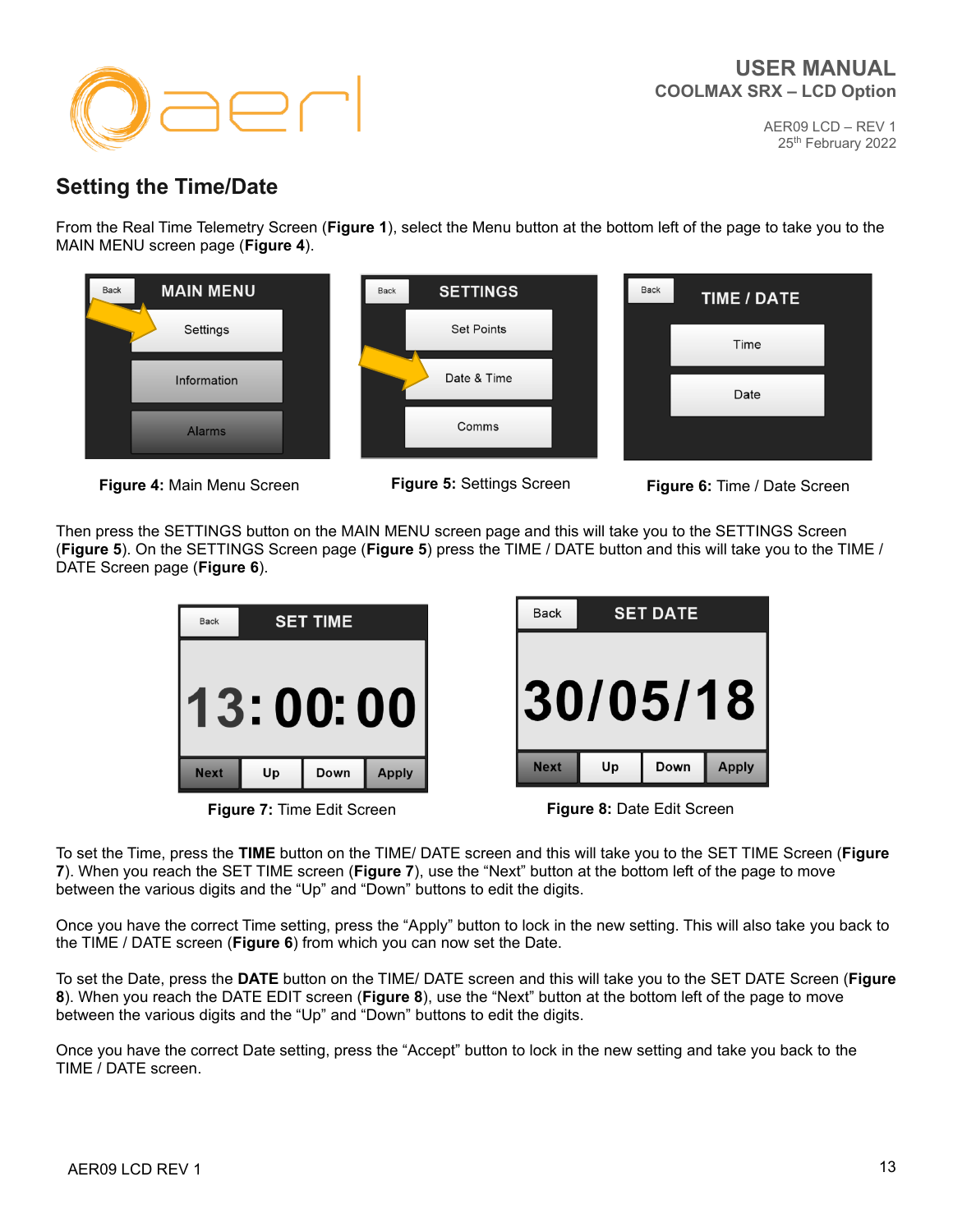

#### **USER MANUAL COOLMAX SRX – LCD Option**

AER09 LCD – REV 1 25<sup>th</sup> February 2022

**Note:** The CoolMax documentation is being improved regularly. If the relevant situation is not documented, please contact AERL.